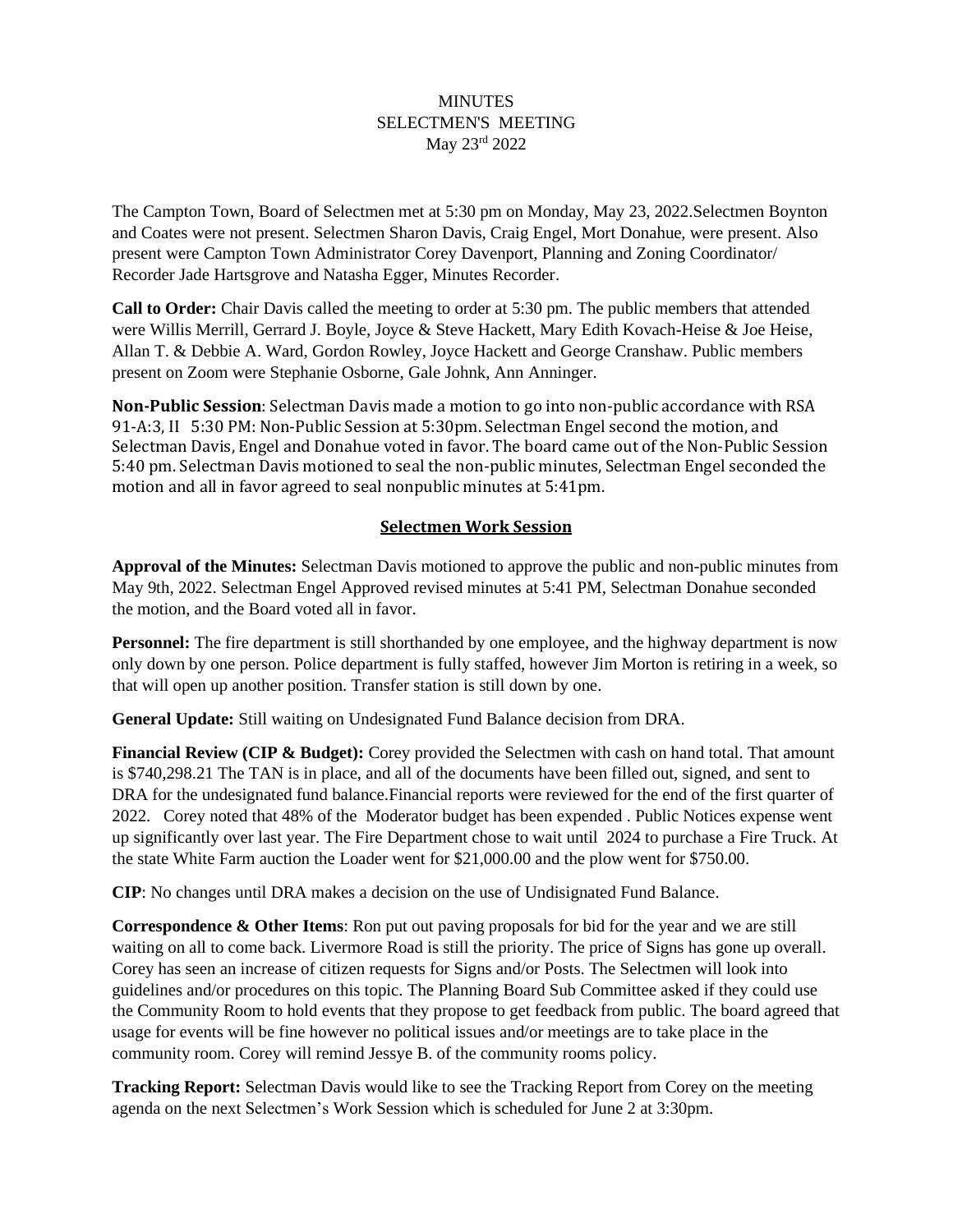**Library Engineer Contract:** The Board would like to see some plan from Jason LaCombe, Architect and principal of SMP Architecture with more specifics. Going forward the Library Study Committee will want several meetings with Mr. LaCombe to discuss the project, establish timelines and for public hearings. The cost for the services is \$29,500.00 and will come from the Library capital reserve account. The board would like the Library Study Committee to review the contract to see if it covers what the Committee needs. Once reviewed by the Committee, the board requested that the Town Attorney review the contract before it is signed

### **Culvert Flood Risk Assistance Grants & Road Counter Discussion**

Road Agent Ron Farnsworth recommended taking out all old culverts and putting in new to reduce the risk of flood. This entails inspecting culverts to determine which culverts qualify and which ones are sound. Once a list is compiled, the Board will review and once approved will submit an application for a grant to the state for Consideration.

Road Agent Farnsworth and Selectman Engel both agreed that there is a high level of traffic on back dirt roads throughout the town. They would like to specifically conduct a study on how many vehicles on those roads, what roads have had what repair and what has been repaired but is in need of repaving. Selectman Engel agreed that these roads do need repair and wants a new proposal on certain roads. Concern was amount of pitch of repair work on the roads between driveways and the roads. Ron will meet with Eric from HEB Engineering to work on a new proposal.

**Turnpike Road Culvert:** Ron just wanted to inform the Board that there is a culvert on Turnpike Road that has been unplugged. It did release into a homeowner's land but it is not too bad.

**Peter Mespelli Lot issue: Planning/**Zoning Coordinator Jade Hartsgrove presented her findings to the Board with regards to Peter Mespelli's remaining lots that were subject to a two-year subdivision extension in the 1990's. Mr. Mespelli did complete the subdivision requirements but there was never a release placed on file at Grafton County Registry of Deeds by the Town to show compliance.. The Board approved signing a release of the lots.

#### **Privilege of the Floor**

**Willis Merrill**: Concerns with the cable company Spectrum and how they bury cable lines into the ditches next to the roads. The Board explained to Willis Merrill that in their findings that there are no regulations with the cable company on how and where they install and/or bury their cable wires. The Town of Campton does not have a contract with any cable company and that Board is at a loss on what they can do.

**Tim Sworb on Zoom**: Concerns on culverts on Turnpike Rd. Selectman Engel explained to Mr. Sworb that he was recently near his property observing it, and did not feel there was a large amount of water. Selectman Engel assured the homeowner that the Road Agent will not free up any more culverts abutting his property.

**Gerry Boyle**: Questions culvert issues on Merrill Rd. He explained that Merrill Rd. is the only access road into Page Hill development. Mr. Boyle asked if the Fire Department could clear the culverts as they had done in the past. . Selectman Davis and Selectman Engel both agreed that Town has the right to clear out culverts that they own. It was agreed that Chief Dan Defosses would be contacted about the culvert cleaning.

**Gordon Rowley**: Mr. Rowley has concerns with buried cable between Winterbrook and Merrill Rd. He also asked about how the Town paves and fills in cracking on the roads. Mr. Rowley felt there are more